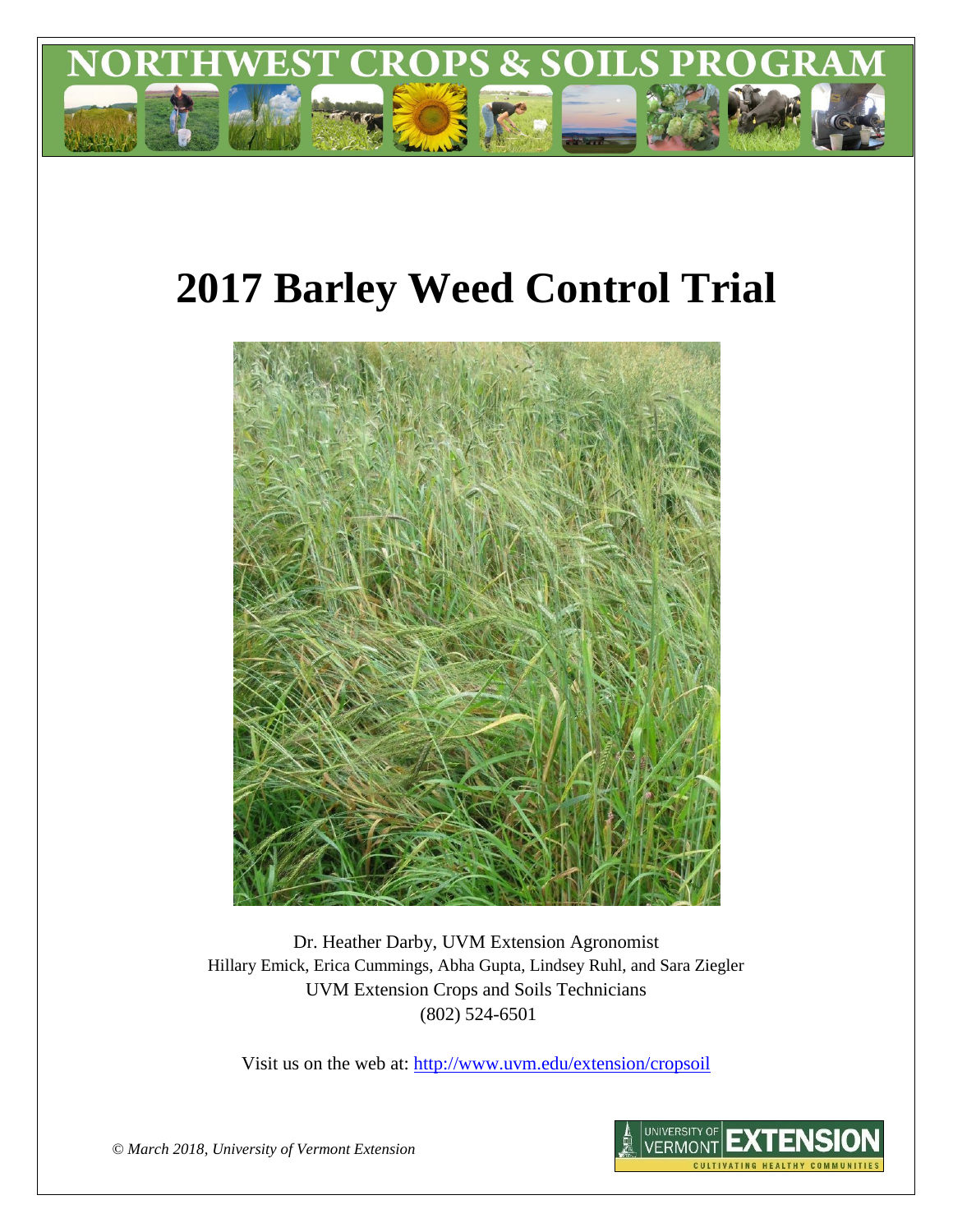## **2017 BARLEY WEED CONTROL TRIAL Dr. Heather Darby, University of Vermont Extension [heather.darby\[at\]uvm.edu](mailto:heather.darby@uvm.edu?subject=2012%20Short%20Season%20Corn%20Report)**

Demand for local, organic grains has been increasing in recent years as businesses such as flour mills, malt houses, and bakeries have grown and developed business models to include a higher proportion of local ingredients in their products. The organic grains industry requires the use of innovative strategies to control weeds and address disease issues to grow grains in the most efficient manner. In 2017, the University of Vermont Extension Northwest Crops and Soils Program conducted the second year of a trial to evaluate the impact of row spacing and cultivation on weed pressure and barley yield and quality.

## **MATERIALS AND METHODS**

The soil type at the Alburgh location was a Covington silty clay loam (Table 1). The plots were  $10'$  x  $40'$ and the treatments were variable row spacing and cultivation (Table 2). Barley was seeded on 27-Apr at a rate of 155 lbs ac<sup>-1</sup>. Ida Gold mustard (surrogate weed) was hand broadcasted on 28-Apr at a rate of 3.38 lbs ac<sup>-1</sup> to ensure weed presence in the trial. Barley was harvested on 1-Aug. The previous crop was corn.

| Tubic 1. Durity weed control trial specifications, infour $\epsilon$ n, y 1, 2017. |                                           |  |
|------------------------------------------------------------------------------------|-------------------------------------------|--|
|                                                                                    | <b>Borderview Research Farm</b>           |  |
|                                                                                    | Alburgh, VT                               |  |
| Soil type                                                                          | Covington silty clay loam, 0-3% slope     |  |
| Previous crops                                                                     | Corn                                      |  |
| Plot size (feet)                                                                   | $10 \times 40$                            |  |
| Tillage type                                                                       | Spring plow, disk, and spike tooth harrow |  |
| Barley planting date                                                               | $27-Apr$                                  |  |
| Barley seeding rate (lbs ac <sup>-1</sup> )                                        | 155                                       |  |
| Mustard planting date                                                              | $28-Apr$                                  |  |
| Mustard seeding rate (lbs $ac^{-1}$ )                                              | 3.38                                      |  |
| Barley harvest date                                                                | $1-Aug$                                   |  |

|  | Table 1. Barley weed control trial specifications, Alburgh, VT, 2017. |  |  |
|--|-----------------------------------------------------------------------|--|--|
|  |                                                                       |  |  |

Five treatments were used in this experiment: band sowing, band sowing with cultivation, narrow rows, standard width rows, and wide rows with cultivation. The band sowing treatments had a five-inch-wide seeded area with 6-inch row spacing. The band sowing treatments were planted with a custom made air seeder, mounted with precision Dutch openers, (Gandy Company, Owatonna, MN). The narrow, standard, and wide had a one-inch-wide seeded area with 4.5-inch, 6.5-inch, and 9.1-inch row spacing, respectively. The narrow and wide seeded treatments were seeded with a Kverneland grain drill (Kverneland Group, Klepp stasjon, Norway), and the standard seeded treatments were seeded with a Sunflower 9412 grain drill (Sunflower Manufacturing, Beloit, KS). The band sowing with cultivation treatments and wide sown treatments were cultivated with a schmotzer hoe cultivator (Schmotzer manufacturing, Bayern, Germany).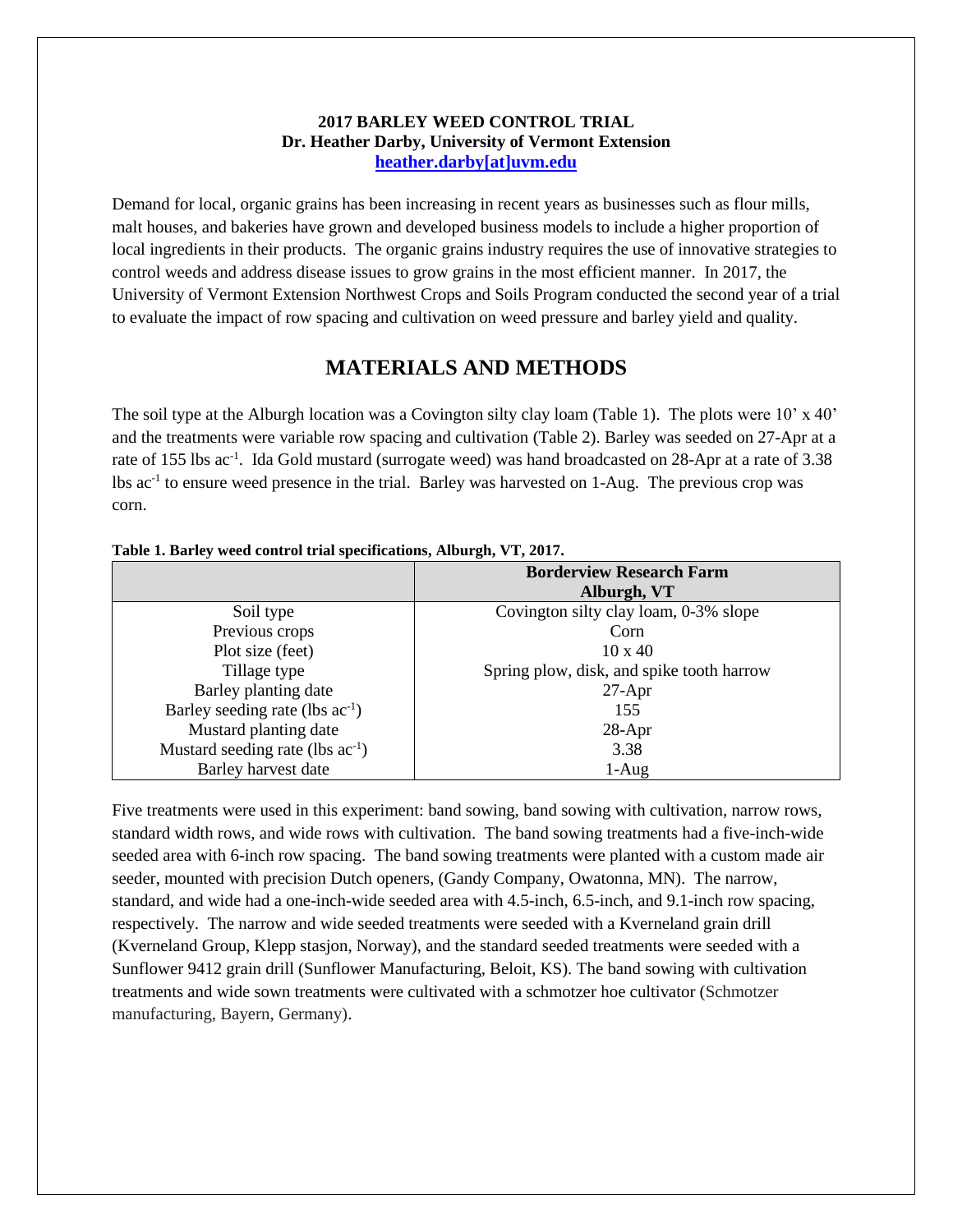| <b>Treatment</b>      | <b>Row Spacing</b> | <b>Planter</b>         |
|-----------------------|--------------------|------------------------|
| <b>B</b> and          | 6"                 | Gandy air seeder       |
| Band with cultivation | 6"                 | Gandy air seeder       |
| <b>Narrow</b>         | 4.5"               | Kverneland grain drill |
| <b>Standard</b>       | 6.5"               | Sunflower grain drill  |
| Wide with cultivation | 9.1"               | Kverneland grain drill |

#### **Table 2. Barley seeding methods, Alburgh, VT, 2016.**

Three metal pigtails were placed in the ground in each plot to ensure measurements were taken from the same locations through the season. Measurements were taken using a 2.69 ft<sup>2</sup> quadrat, with the pigtail placed in the bottom right corner of the quadrat. Insect and disease scouting was conducted on 3-Jul. Twenty-five plants in each plot were examined for disease and pest damage. The top two leaves from each plant were examined and the percent of each leaf affected by disease and arthropod damage was recorded. On 1-Aug, biomass was sampled from three locations in each plot using a 2.69 ft<sup>2</sup> quadrat. The biomass was sorted into four categories: barley, mustard, grasses, and broadleaf weeds. Biomass for each category is presented on a per-acre-dry-matter basis. Heights were taken on 1-Aug in each of the plots; ten measurements were taken for each barley and mustard. Lodging was also assessed on 1-Aug by a visual estimate of the percent of each plot that was lodged.

On 1-Aug, the barley was harvested using an Almaco SPC50 small plot combine. Seed was cleaned with a small Clipper M2B cleaner (A.T. Ferrell, Bluffton, IN). They were then weighed for plot yield, tested for harvest moisture using a DICKEY-John M20P moisture meter, and evaluated for test weight using a Berckes Test Weight Scale. Once test weight was determined, the samples were then ground into flour using the Perten LM3100 Laboratory Mill, and were evaluated for crude protein content using the Perten Inframatic 8600 Flour Analyzer. In addition, falling number for the barley was determined using the AACC Method 56-81B, AACC Intl., 2000, on a Perten FN 1500 Falling Number Machine. The falling number is related to the level of sprout damage that has occurred in the grain. It is measured by the time it takes, in seconds, for a stirrer to fall through a slurry of flour and water to the bottom of the tube. Falling numbers greater than 350 indicate low enzymatic activity and sound quality sample. A falling number lower than 200 indicated high enzymatic activity and poor quality. Deoxynivalenol (DON) analysis was analyzed using Veratox DON 5/5 Quantitative test from the NEOGEN Corp. This test has a detection range of 0.5 to 5 ppm. Samples with DON values greater than 1 ppm are considered unsuitable for human consumption. Percent germination was determined by incubating 100 seeds in 4.0 mL of water for 72 hours and counting the number of seeds that did not germinate. Each plot was done in duplicate. Grain assortment, or plumpness was determined using the Pfeuffer Sortimat using 100g of clean seed, and was determined by combining the amount of seed remaining on the 2.78 mm and 2.38 mm sieves (Kitzingen, Germany). Barley yields are presented at 13.5% moisture on a per acre basis.

Data was analyzed using general linear model (GLM) procedure of SAS (SAS Institute, 1999). Replications were treated as random effects, and treatments were treated as fixed. Mean comparisons were made using the Least Significant Difference (LSD) procedure when the F-test was considered significant ( $p<0.10$ ).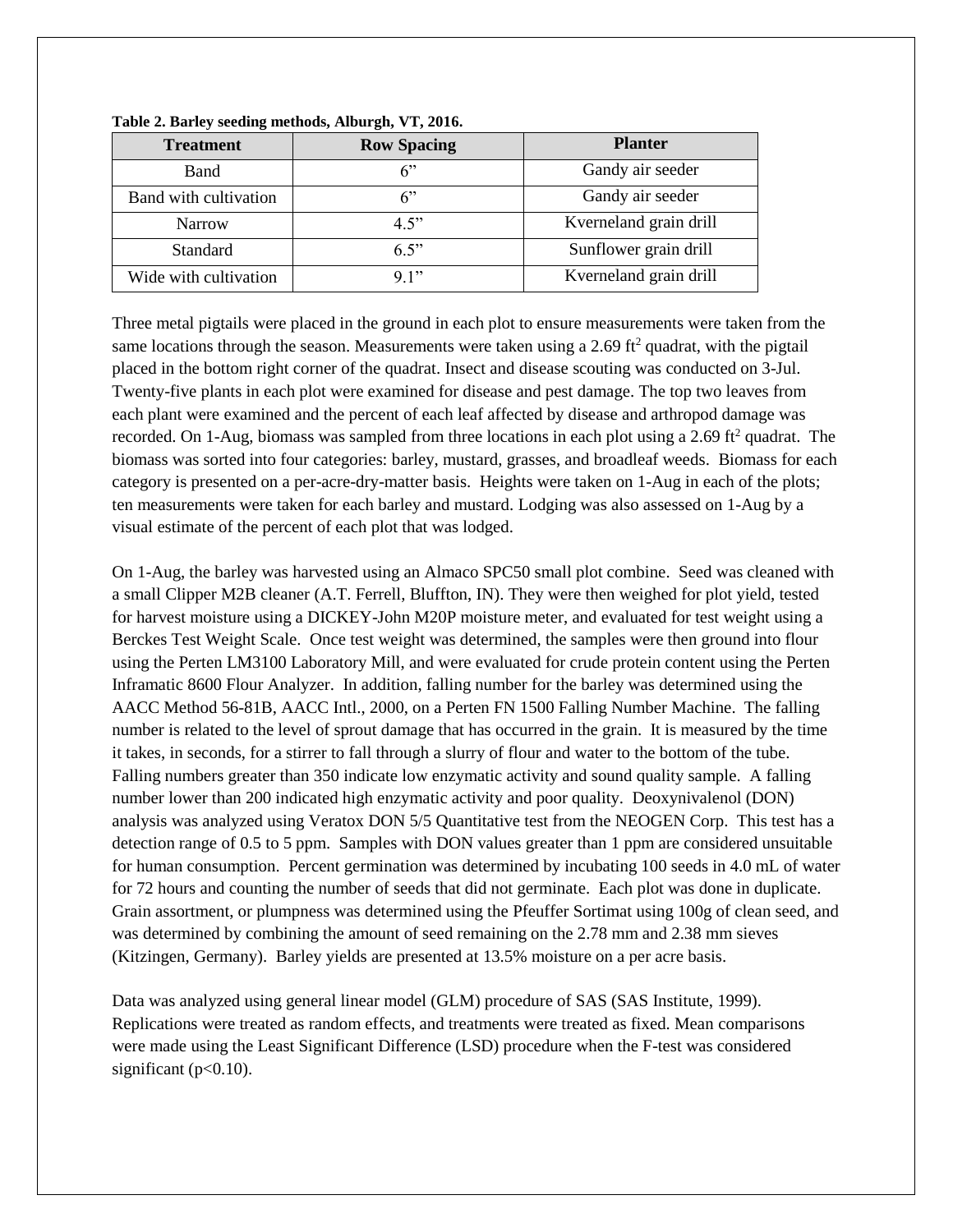Variations in yield and quality can occur because of variations in genetics, soil, weather, and other growing conditions. Statistical analysis makes it possible to determine whether a difference among hybrids is real or whether it might have occurred due to other variations in the field. At the bottom of each table a LSD value is presented for each variable (i.e. yield). Least Significant Differences (LSDs) at the 0.10 level of significance are shown. Where the difference between two

hybrids within a column is equal to or greater than the LSD value at the bottom of the column, you can be

sure that for 9 out of 10 times, there is a real difference between the two hybrids. In this example, hybrid  $C$  is significantly different from hybrid  $A$  but not from hybrid B. The difference between C and B is equal to 1.5, which is less than the LSD value of 2.0. This means that these hybrids did not differ in yield. The difference between C and A is equal to 3.0, which is greater than the LSD value of 2.0. This means that the yields of these hybrids were significantly different from one another.

| <b>Hybrid</b> | Yield  |
|---------------|--------|
| A             | 6.0    |
| B             | $7.5*$ |
| €             | $9.0*$ |
| LSD           | 20     |
|               |        |

## **RESULTS**

Weather data was recorded with a Davis Instrument Vantage Pro2 weather station, equipped with a WeatherLink data logger at Borderview Research Farm in Alburgh, VT (Table 3). While April was warm, promoting good germination and establishment of the barley crop, the rest of the growing season was colder and wetter than normal. April through August experienced 7.39 more inches of precipitation than the 30-year average. From April through August, there were an accumulated 4440 Growing Degree Days (GDDs) this season, approximately 51 less than the historical 30-year average.

| $\sigma$ ,<br>Alburgh, VT           | April | May     | June    | July    | August  |
|-------------------------------------|-------|---------|---------|---------|---------|
| Average temperature $({}^{\circ}F)$ | 47.2  | 55.7    | 65.4    | 68.7    | 67.7    |
| Departure from normal               | 2.37  | $-0.75$ | $-0.39$ | $-1.90$ | $-1.07$ |
|                                     |       |         |         |         |         |
| Precipitation (inches)              | 5.20  | 4.10    | 5.60    | 4.90    | 5.50    |
| Departure from normal               | 2.40  | 0.68    | 1.95    | 0.73    | 1.63    |
|                                     |       |         |         |         |         |
| Growing Degree Days (32°F-95°F)     | 459   | 733     | 1002    | 1138    | 1108    |
| Departure from normal               | 75    | $-23$   | $-12$   | $-60$   | $-31$   |

**Table 3. 2017 weather data for Alburgh, VT.**

Based on weather data from a Davis Instruments Vantage Pro2 with WeatherLink data logger. Historical averages are for 30 years of NOAA data (1981-2010) from Burlington, VT.

Measurements and assessments through the growing season included barley height, mustard height, lodging, and pest and disease scouting (Table 4). The average barley height was 64.4 cm and the average mustard height was 57.8 cm. The wide seeded treatment had the tallest barley, while the narrow seeded barley was significantly shorter than all other treatments. There was no significant difference in mustard heights. Only the narrow seeded treatment had mustard that was taller on average than the barley crop.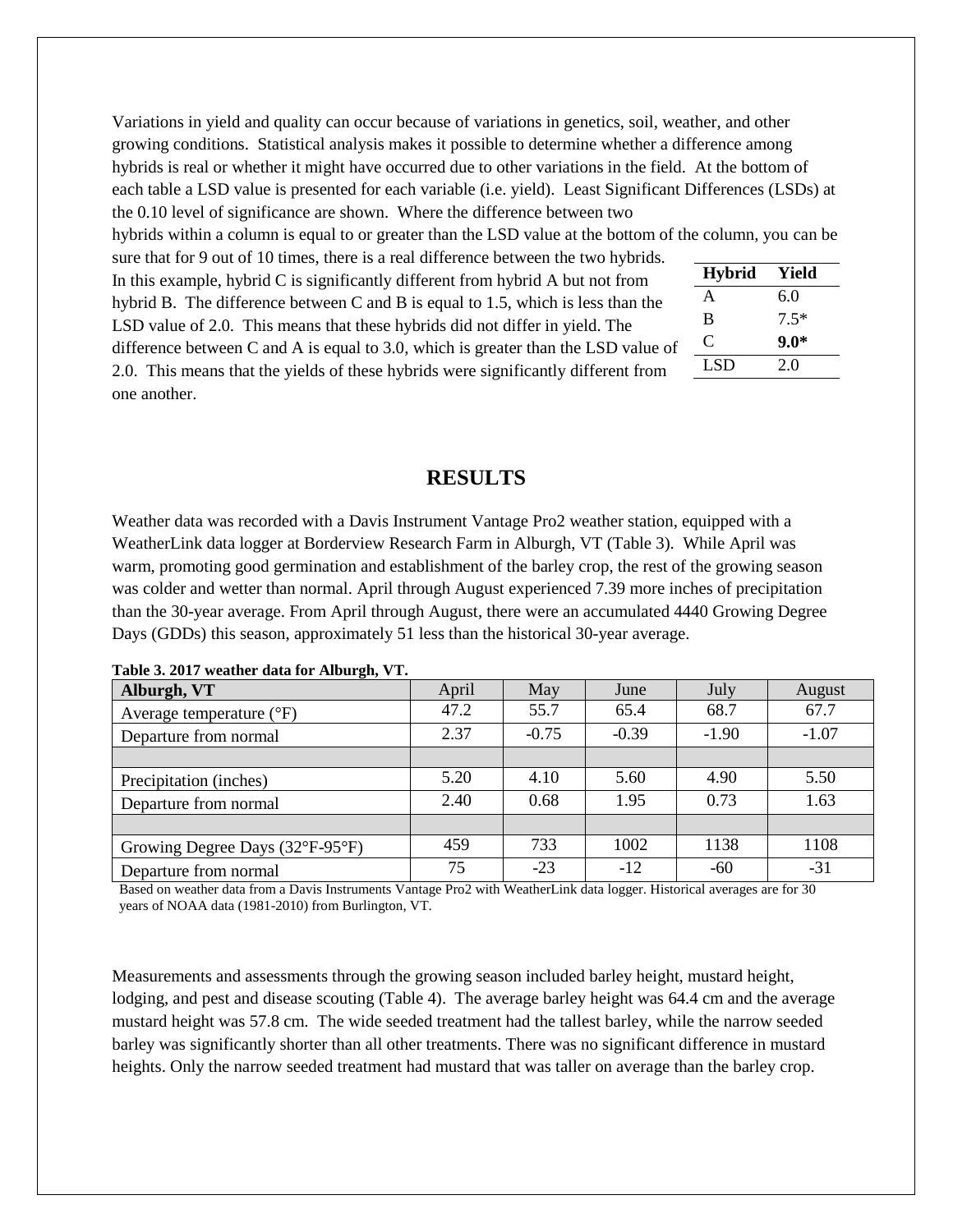The wet weather led to lodging in all treatments. An average 20% of the plot lodged and there was no significant difference in lodging between treatments.

Twenty-five plants in each plot were examined for disease and arthropod pest damage, and results are shown in Table 4 as the average percent of each leaf that was affected by arthropod damage and foliar disease. Overall, pest and disease pressure was low in the trial. Treatments displayed between 1.25% and 2.00% of leaf surface affected by pests and disease, and there was no significant difference between treatments.

The most common arthropods affecting the barley weed control trial were cereal leaf beetles, affecting 44% of plants scouted (data not shown). Cereal leaf beetles overwinter in crop stubble or leaf litter in wooded areas and emerge in the spring to raise a single generation of young per year. The larval stage of the beetle generally causes more damage than the mature insect. Thrips were also observed in the barley weed control trial at lower prevalence than cereal leaf beetle. Thrips are small insects with fringed wings that feed on a variety of plants by puncturing the cells and sucking up the contents. Damage caused by thrips includes discoloration and leaf scarring, reduced growth of the plant, and they can also act as a disease vector. Thrips damage was observed in 18% of plants scouted.

Several foliar diseases were observed during wheat development, including powdery mildew, leaf rust, and several diseases causing lesions and spotting to the leaf, including septoria and tan spot (data not shown). Foliar diseases reduce photosynthetic leaf area, use nutrients, and increase respiration and transpiration within colonized host tissues. The diseased plant typically exhibits reduced vigor, growth and seed fill. The earlier occurrence, greater degree of host susceptibility, and longer duration of conditions favorable for disease development will increase the yield loss. Leaf spots, caused by several bacterial and/or fungal infections, were very prevalent and affected all treatments and 91% of all plants scouted. Powdery mildew (caused by the fungus *Erysiphe graminis f. sp. Tritici*) was present in 33% of plants scouted. Leaf rust and stripe rust were both present in the barley weed control trial, with rust affecting 23% of plants sampled.

The pathogen of most concern among grain growers is *Fusarium* head blight (FHB). It is predominantly caused by the species, *Fusarium graminearum*. This disease can be very destructive and cause yield losses, low test weights, low seed germination, and contamination of grain with mycotoxin, a vomitoxin called deoxynivalenol (DON). The spores are usually transported by air currents and can infect plants at flowering through grain fill. Spores can also overwinter on grain stubble. Signs of FHB infection include premature bleaching of grain heads and pink or orange colored mold at the base of the spikelet. Eating contaminated grain greater than 1 ppm of DON poses a health risk to both humans and livestock. Approxinately 4% of plants scouted displayed signs of infection with *Fusarium graminearum*.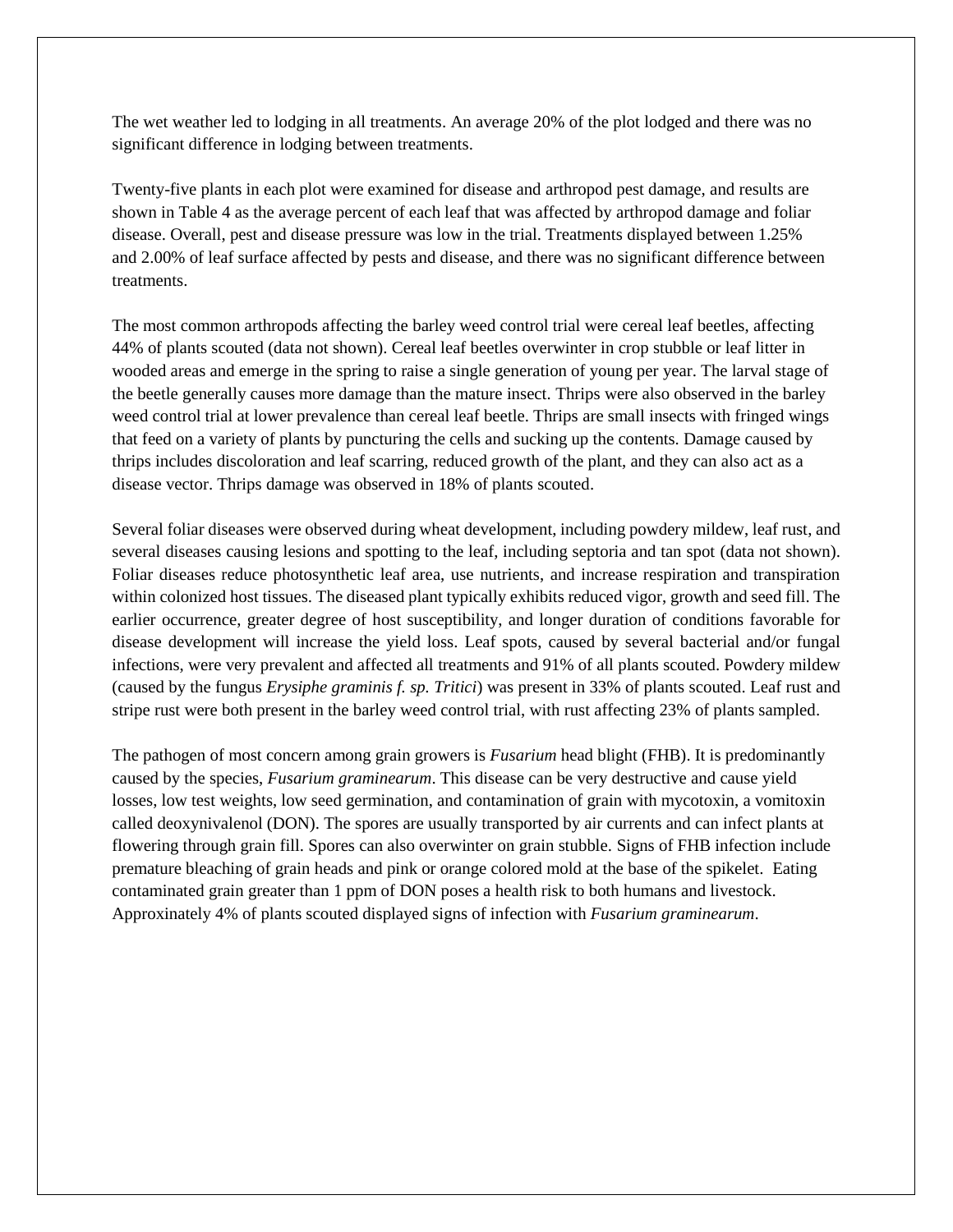| Treatment                | <b>Barley</b><br>height | Mustard<br>height | Lodging       | Pest and disease          |
|--------------------------|-------------------------|-------------------|---------------|---------------------------|
|                          | <sub>cm</sub>           | <sub>cm</sub>     | $\frac{0}{0}$ | % foliar surface affected |
| <b>Band</b>              | $66.5*$                 | 59.7              | 20.0          | 1.25                      |
| Band with<br>Cultivation | $65.9*$                 | 51.5              | 17.5          | 1.50                      |
| Narrow                   | 57.1                    | 57.4              | 11.3          | 1.25                      |
| Standard                 | $65.0*$                 | 62.5              | 20.0          | 1.25                      |
| Wide                     | $67.7*$                 | 58.0              | 27.5          | 2.00                      |
| LSD(0.10)                | 10.2                    | <b>NS</b>         | <b>NS</b>     | <b>NS</b>                 |
| Trial mean               | 64.4                    | 57.8              | 19.3          | 1.45                      |

**Table 4: Pre-harvest measurements in barley weed control trial, Alburgh, VT, 2017.**

\*Treatments with an asterisk are not significantly different than the top performer in **bold**.

NS – No significant difference between treatments.

Within each treatment, biomass was sampled and separated into barley, mustard, grasses and broadleaf weeds (Table 5). The average barley biomass was 5311 lbs ac<sup>-1</sup>. This includes all aboveground biomass. The wide seeded treatment produced the most barley biomass with 7264 lbs ac<sup>-1</sup>. This was significantly higher than all other treatments. The standard treatment had the most weed biomass in all categories, and had significantly higher mustard and grass biomass than all other treatments. Overall, the wide treatment had the largest amount of barley biomass and the least amount of weed biomass.

| Treatment                    | Barley biomass         | <b>Mustard biomass</b><br>Grasses |                        | Broadleaf weeds        |
|------------------------------|------------------------|-----------------------------------|------------------------|------------------------|
|                              | $lbs$ ac <sup>-1</sup> | $lbs$ $ac^{-1}$                   | $lbs$ ac <sup>-1</sup> | $lbs$ ac <sup>-1</sup> |
| Band                         | 5654                   | $125*$                            | $931*$                 | 68.0                   |
| <b>Band with Cultivation</b> | 4541                   | $112*$                            | $718*$                 | 176                    |
| <b>Narrow</b>                | 4696                   | $51.0^*$                          | 977*                   | 130                    |
| <b>Standard</b>              | 4398                   | 379                               | 1691                   | 349                    |
| Wide                         | $7264*$                | $60.0*$                           | $523*$                 | 96.0                   |
| LSD(0.10)                    | 1579                   | 85.9                              | 770                    | <b>NS</b>              |
| Trial mean                   | 5311                   | 145                               | 968                    | 164                    |

#### **Table 5: Biomass of barley, mustard, and other weeds, Alburgh, VT, 2017.**

\*Treatments with an asterisk are not significantly different than the top performer in **bold**.

NS – No significant difference between treatments.

After harvest, barley was assessed for harvest moisture, test weight, and yield (Table 6). The average harvest moisture was 14.8%. There was no significant difference between treatments, and all treatments were above 14% and required drying for long-term storage. None of the treatments reached the ideal test weight of 48 lbs per bushel; the narrow seeded treatment was significantly lower than all other treatments. The average barley seed yield was 2238 lbs ac<sup>-1</sup>; there were no significant differences between treatments.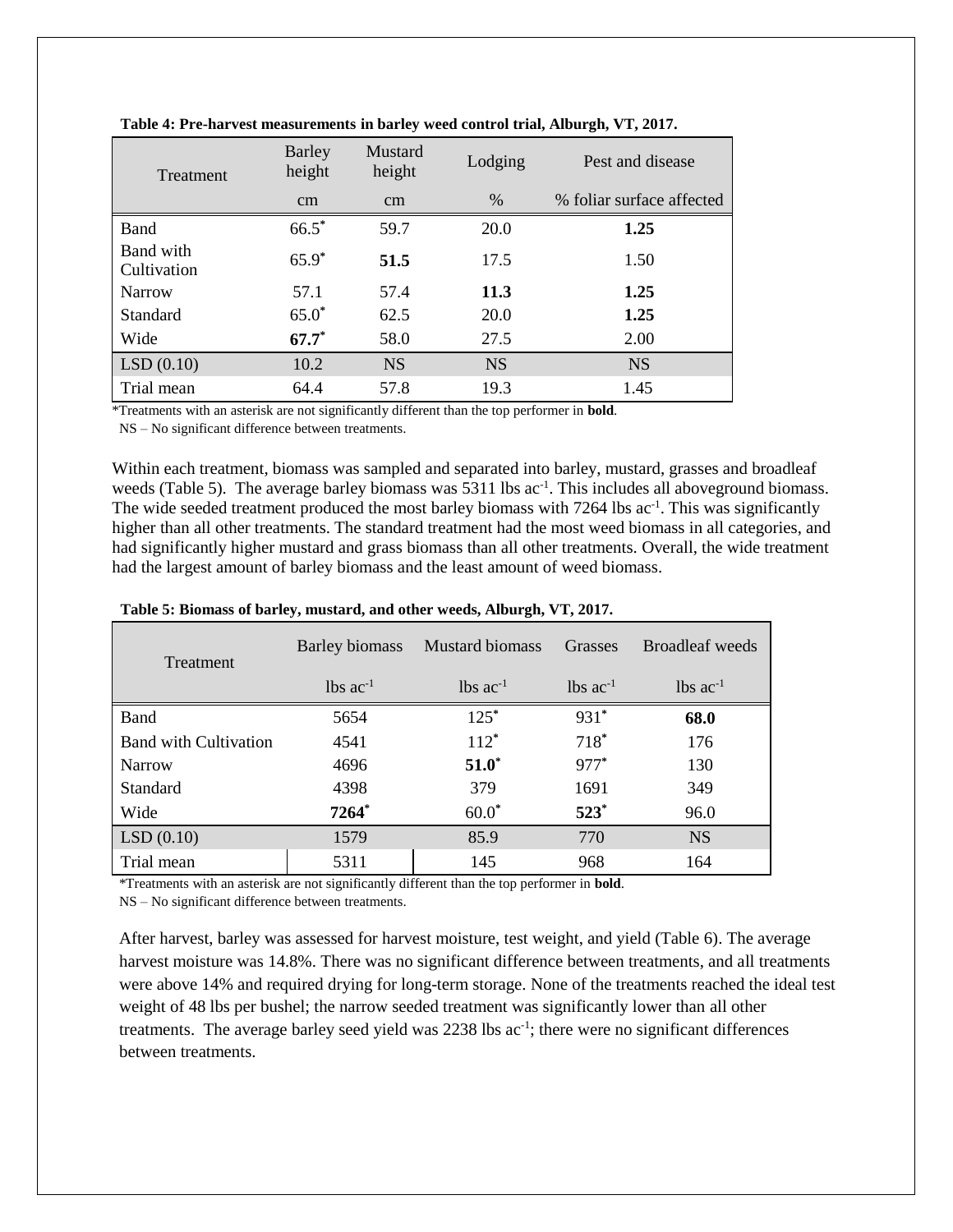|                             | Harvest moisture | Test weight      | Yield                  |  |
|-----------------------------|------------------|------------------|------------------------|--|
| Treatment                   | %                | $lbs$ bu $^{-1}$ | $lbs$ ac <sup>-1</sup> |  |
| <b>Band</b>                 | 14.4             | $44.3*$          | 2264                   |  |
| <b>Band with Cultivated</b> | 14.9             | $43.4*$          | 2457                   |  |
| <b>Narrow</b>               | 15.0             | 42.5             | 2280                   |  |
| Standard                    | 15.1             | $45.0*$          | 1805                   |  |
| Wide                        | 14.8             | $44.2*$          | 2386                   |  |
| LSD(0.10)                   | <b>NS</b>        | 1.94             | <b>NS</b>              |  |
| Trial mean                  | 14.8             | 43.9             | 2238                   |  |

**Table 6: Harvest measures of barley seeding treatments, Alburgh, VT, 2017.**

\*Treatments with an asterisk are not significantly different than the top performer in **bold**.

NS – No significant difference between treatments.

Barley from the five different treatments was tested for quality (Table 7). There were no significant differences between treatments regarding germination, crude protein, or DON. The trial averaged 98% germination, 9.07% crude protein, and DON levels of 0.96 ppm. The band sowing treatment that was not cultivated had the plumpest kernels, but was not statistically different from the cultivated band sowing treatment or the wide seeded treatment.

|                              | Germination | Crude protein | <b>DON</b> | Plumpness    |
|------------------------------|-------------|---------------|------------|--------------|
|                              | @ 12%       |               |            | $(>2.38$ mm) |
| Treatment                    |             | moisture      |            |              |
|                              | $\%$        | %             | ppm        | $\%$         |
| Band                         | 98.5        | 8.84          | 1.00       | $90.7*$      |
| <b>Band with Cultivation</b> | 98.3        | 9.39          | 1.08       | $86.7*$      |
| Narrow                       | 97.8        | 8.94          | 0.98       | 84.1         |
| Standard                     | 97.5        | 9.30          | 1.00       | 84.4         |
| Wide                         | 97.8        | 8.90          | 0.73       | $86.1*$      |
| LSD(0.10)                    | <b>NS</b>   | <b>NS</b>     | <b>NS</b>  | 6.16         |
| Trial mean                   | 98          | 9.07          | 0.96       | 86.4         |

### **Table 7: Barley quality assessments, Alburgh, VT, 2017.**

\*Treatments with an asterisk are not significantly different than the top performer in **bold**.

NS – No significant difference between treatments.

# **DISCUSSION**

It is important to remember that the results only represent one year of data. Overall, it appeared that the band and wide sown treatments were successful in decreasing weed presence without sacrificing barley yield or quality. The wide treatment had the lowest weed pressure, and was statistically similar to the top performers in yield and quality. Although the wide sown treatment had the highest barley biomass during preharvest sampling, it also had the highest incidence of lodging and this may have had an impact on yield (Figure 1). All of the experimental treatments in this trial fared better in terms of yield and weed suppression than the standard row spacing that is most widely used by farmers in the Northeast. Further research should be conducted to evaluate the cost benefit of farmers adopting new planting and weed control schemes in small grains.